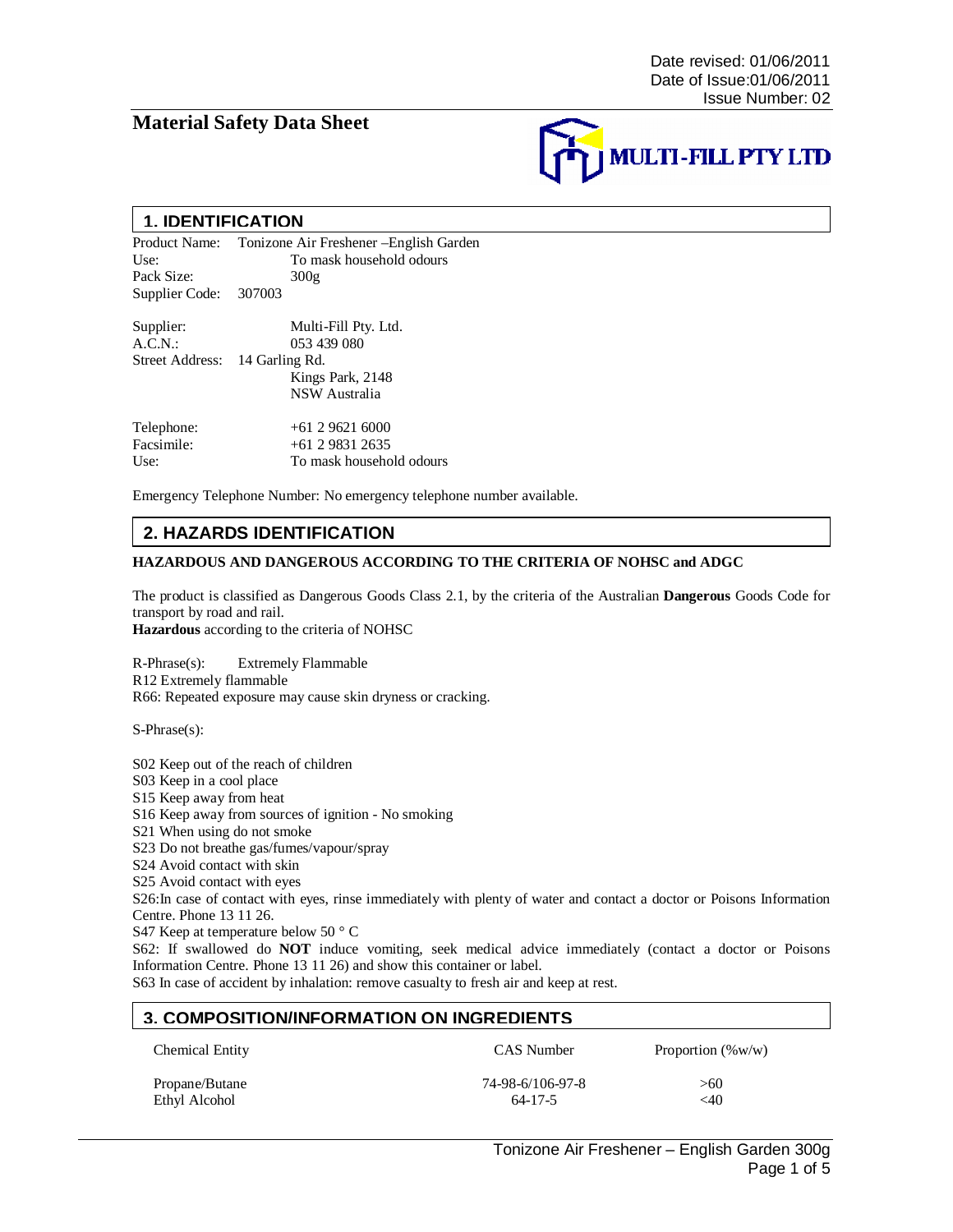All the constituents of this material are listed on the Australian Inventory of Chemical Substances

## **4. FIRST AID MEASURES**

- Skin: Wash contaminated skin with plenty of soap and water. Remove contaminated clothing and wash before re-use. If irritation occurs seek medical advice.
- Eyes: Irrigate with copious amounts of water for 15 minutes. In all cases of eye contamination, it is recommended to seek medical advice.
- Inhalation: Remove victim from exposure avoid becoming a casualty. Allow patient to assume most comfortable position and keep warm. Keep at rest until fully recovered. If breathing is laboured and patient cyanotic (blue), ensure airways are clear and have a qualified person give oxygen through facemask. If breathing has stopped, apply artificial respiration at once. In event of cardiac arrest, apply external cardiac massage. Seek medical advice.
- Ingestion: Give a little water to drink. Do NOT induce vomiting. Avoid giving milks, oils or alcohol. Seek medical advice

Advice to doctor – treat symptomatically.

#### **5. FIRE FIGHTING MEASURES**

Specific hazards: Aerosol cans may rupture or explode when exposed to temperatures above 50ºC. Propellant is extremely flammable and heavier than air. Do not allow vapours to build up in pits or hollows.

Fire fighting further advice: Fight fire from protected position or use unmanned hose holders or monitor nozzles. If safe to do so, move undamaged containers from fire area. Do not approach hot containers. Cool containers with water before handling. If impossible to extinguish fire, protect surroundings, withdraw from area and allow fire to burn

Fire-fighters to wear self-contained breathing apparatus (SCBA) and protective gloves. Structural fire-fighter's uniform provides limited protection.

Suitable extinguishing media: For small fires use water spray, dry chemical or carbon dioxide

For large fires use water spray or fog

**Additional Information:** The product is a **UN1950** and has a **HAZCHEM CODE : 2YE**

## **6. ACCIDENTAL RELEASE MEASURES**

Eliminate all sources of ignition. Contain spill for disposal. Add absorbent (sand, earth, sawdust, etc.) to spill area. Keep out of drains and waterways. Dispose of adsorbed material at an approved disposal site according to local government regulations. Ventilate confined spaces well.

#### **7. HANDLING AND STORAGE**

Storage: Store away from oxidising agents. Do not store above 50ºC. Do NOT allow cartons to become wet.

Classified as Class 2.1(Aerosols) for the purpose of storage and handling, in accordance with the requirements of AS 2278. Refer to State and Territory Dangerous Goods regulations.

Handling: label of can states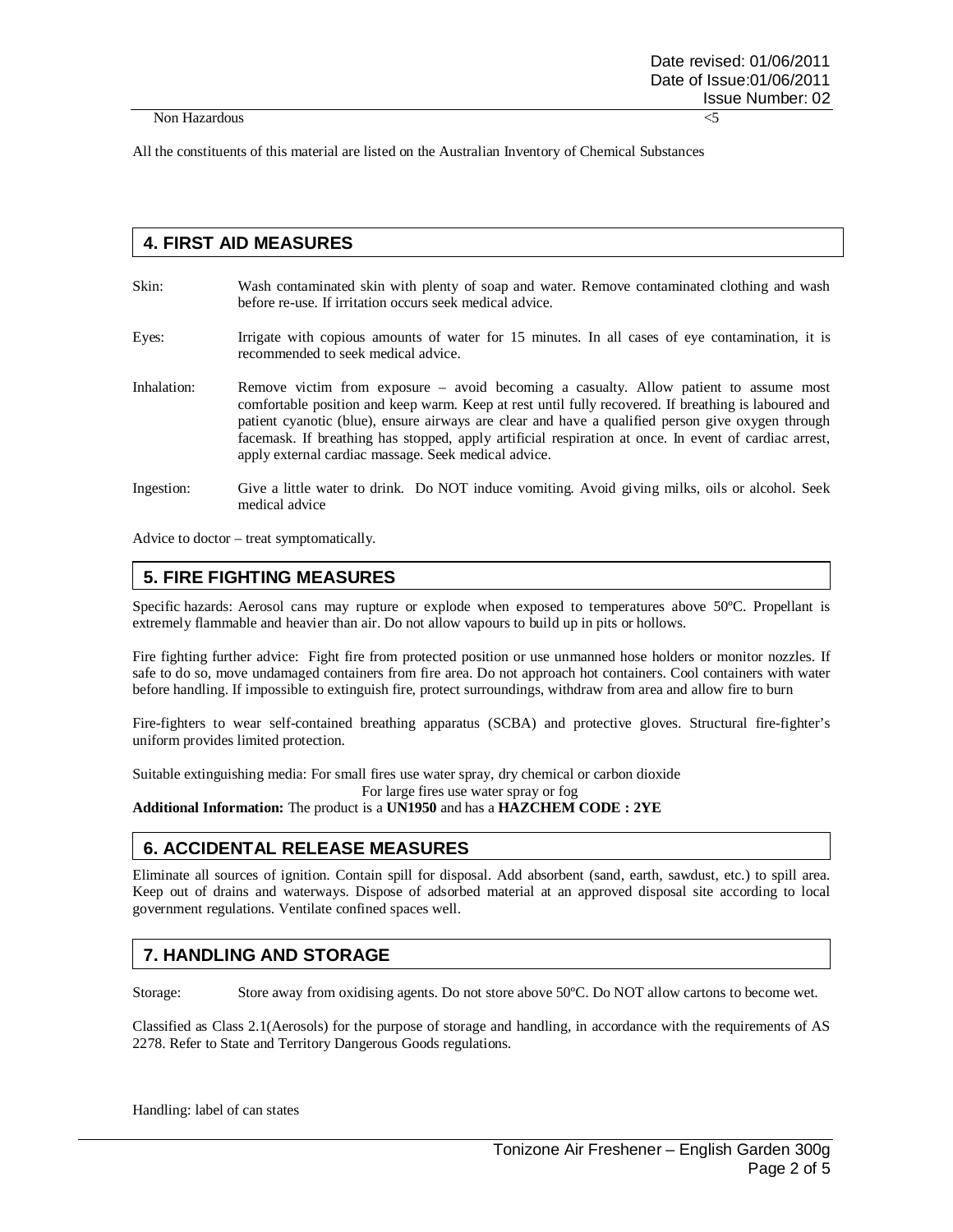"CAUTION: EXTREMELY FLAMMABLE. KEEP OUT FO REACH OF CHILDREN. Pressurised dispenser. Protect from sunlight and do not expose to temperatures exceeding 50ºC.

Do not pierce or burn can, even after use. Do not spray on a naked flame or any incandescent material. Keep away from sources of ignition. No Smoking.

#### **8. EXPOSURE CONTROLS/PERSONAL PROTECTION**

National occupational exposure limits

The assigned value is TWA 800ppm for propellant butane as given by the National Occupational Health and Safety Commission.

Propane is an asphyxiant

Engineering measures Use explosion proof equipment. Use only in a well ventilated area. Do NOT use near naked flames.

Personal Protection

At all times protect eyes and avoid direct contact with eyes. In a work environment wear gloves. Avoid breathing odour in an industrial area and where the exposure standard is exceeded use a supplied air facemask or a self contained breathing apparatus complying with AS1715 and AS1716

Flammability Use in well ventilated areas. Do NOT use near ignition sources.

Biological Limit Values No biological limit allocated

## **9. PHYSICAL AND CHEMICAL PROPERTIES**

Appearance: Dispenses as an aerosol spray which has Floral Fragrance

Flashpoint: -62°C

Flammability Limits: 9.6% (upper) 1.9% (lower)

Boiling Point (°C): Not Applicable

Solubility in Water: Soluble

Pressure (25ºC): 350 – 450kPa

Specific Gravity: 0.65g/mL

# **10. STABILITY AND REACTIVITY**

Product is stable under normal ambient conditions. Not to be stored above 50ºC. Propellant can react with oxidising agents – chlorine, pool chlorine and nitric acid. Store away from oxygen cylinders, oxidising materials and ignition sources.

## **11. TOXICOLOGICAL INFORMATION**

No adverse health effects are expected if the product is handled in accordance with this Safety Data sheet and product label.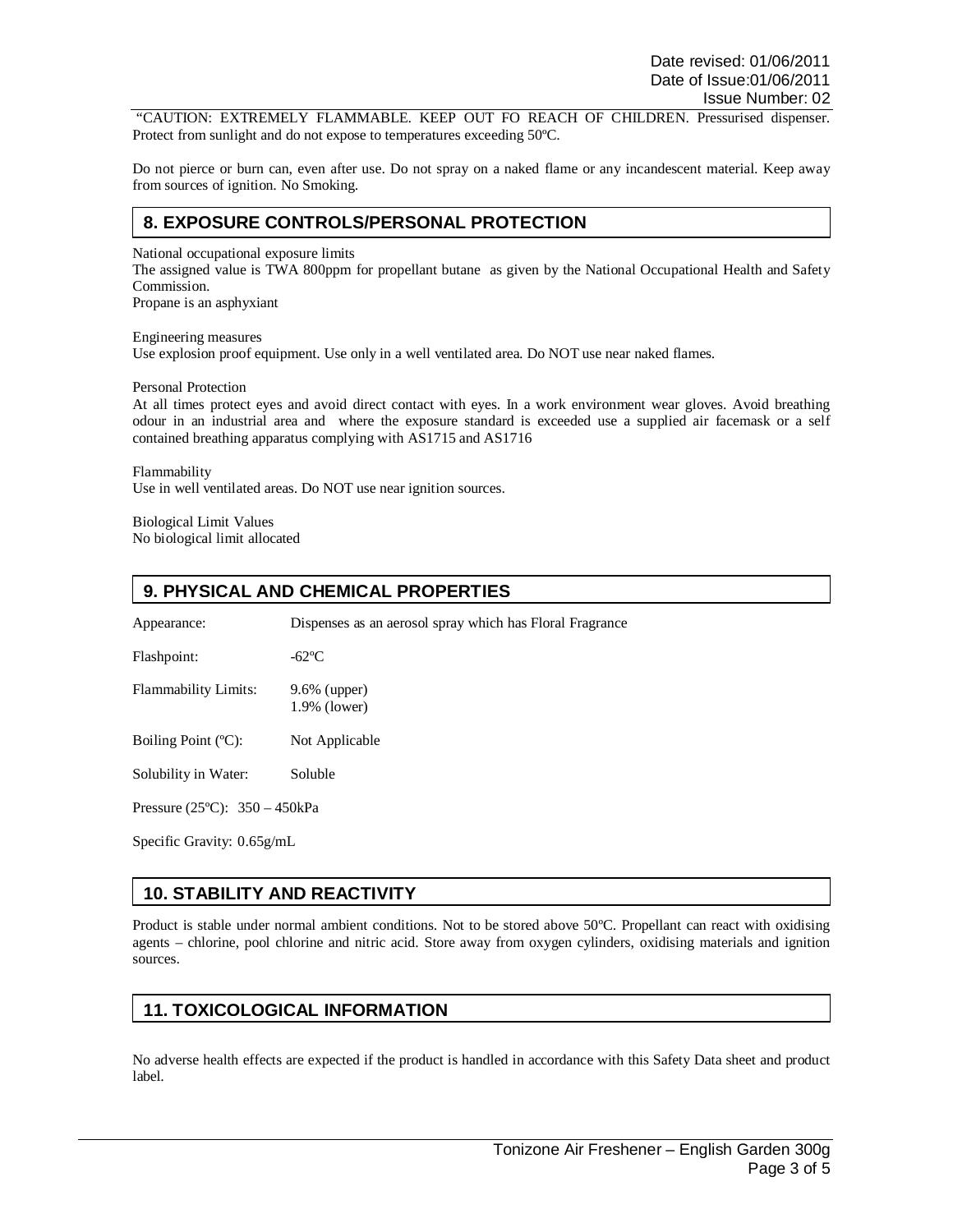WARNING: INTENTIONAL MISUSE BY DELIBERATELY CONCENTRATING AND INHALING CONTENTS CAN BE HARMFUL OR FATAL. Propellent: Hydrocarbons."

| Acute Effects                  |                                                                                                                                                                                                                                                               |
|--------------------------------|---------------------------------------------------------------------------------------------------------------------------------------------------------------------------------------------------------------------------------------------------------------|
| Skin contact:<br>contact burns | Contact with skin may result in mild irritation. Vapourising liquid or liquid contact can result in cold                                                                                                                                                      |
| Eye contact:                   | Liquid will cause severe damage. Vapour will cause irritation                                                                                                                                                                                                 |
| Inhalation:                    | Vapour is a mild irritant. Inhalation of vapour can result in headaches, dizziness and possible nausea.<br>Inhalation of high concentrations can produce central nervous system depression, which can lead to<br>loss of coordination and impaired judgement. |
| Ingestion:                     | Ingestion can result in nausea, vomiting and diarrhoea.                                                                                                                                                                                                       |

Chronic Effects

No chronic systemic effects reported from industrial exposures. Carcinogenicity, Mutigenicity, Teratogenicity : No Known effect.

# **12. ECOLOGICAL INFORMATION**

Avoid contaminating waterways. No data available for persistence/degradability or mobility.

## **13. DISPOSAL CONSIDERATIONS**

Aerosols should be completely empty before disposing. Recycle can if a facility is available or place can in household rubbish

# **14. TRANSPORT INFORMATION**

Classified as Dangerous Goods by the criteria of the Australian Dangerous Goods Code for transport by Road and Rail.

UN Number: 1950 UN Proper Shipping Name: Aerosols Class and Subsidiary Risk: 2.1 Packing Group: None allocated Hazchem Code: 2YE

Do not allow cartons to become wet. Do not store above 50ºC.

**Special precautions for user: Special provisions** 63 (Division 2.1 Extremely Flammable), 190 Aerosol dispensers must be provided with protection against inadvertent discharge, , 327 Leaking or severely deformed aerosols must be transported in salvage packagings provided appropriate measures are taken to ensure there is no dangerous build up of pressure. Waste aerosols must not be transported in closed freight container

## **15. REGULATORY INFORMATION**

The product is classified as Dangerous Goods Class 2.1, by the criteria of the Australian **Dangerous** Goods Code for transport by road and rail.

**Hazardous** according to the criteria of NOHSC

R-Phrase(s): Extremely Flammable Poisons Schedule (Aust)/Toxic Substance (NZ): None Allocated